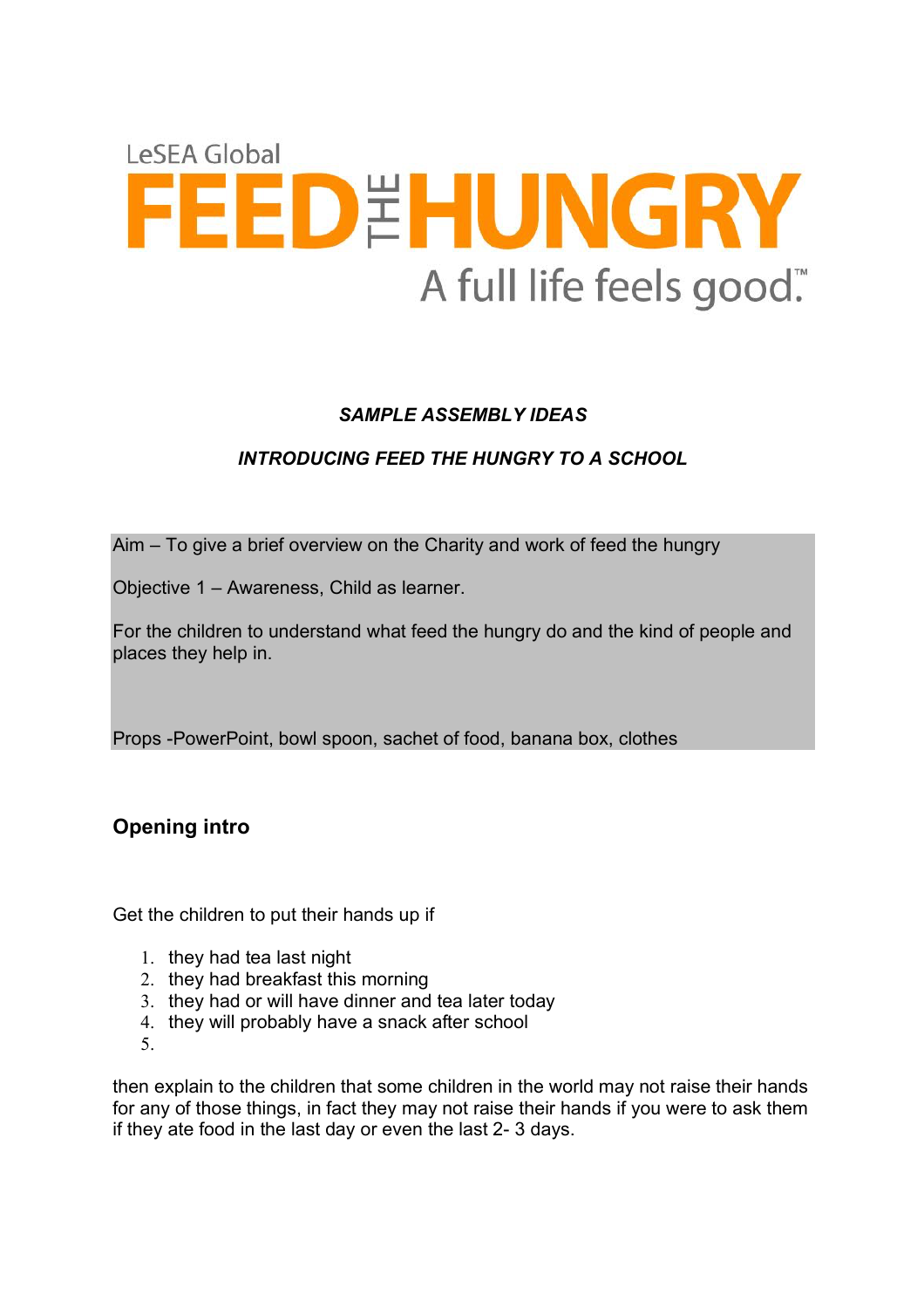# **PowerPoint /Talk**

- Share some Stats On world hunger (THE Facts) (SEE POWERPOINT)
- Why is their poverty? (the problem explained to the students )
- Feed the Hungary's response talk about its founder missionary statesman Dr. Lester Sumrall (1913–1996) in 1987 he responded to God's challenge, At the age of 74 he founded a global humanitarian ministry aimed at wiping out hunger among those struggling to survive amidst poverty, famine, disaster, and war.
- Now in 2018 we are currently feeding around175,000 children around the world every day! This is high nutrition food which helps children grow in body, and concentrate in school. The Aim is to increase that to 300,000 because we want every child to be fed *every day.* Highlight that Children are often fed through an education/schooling programme and how food helps them get an education
- We feed Children in 20 countries (show map on screen and mention some countries) Explain that we help countries that have little rainfall i.e. East and South Africa. We help Counties that have natural disaster s like Earthquakes in countries such as the Philippines

*At this point you can show the PowerPoint pictures of children getting fed at the kirandongo refugee camp and also the food and the bowl and spoons.* 

• Feed the Hungry also runs food packing events across the country. This is when children can be shown an example of the bag of food we take out with the feeding bowls and sporks. Explain what ingredients are in the bag. (Rice soya lentils and a sachet of essential vitamins and minerals )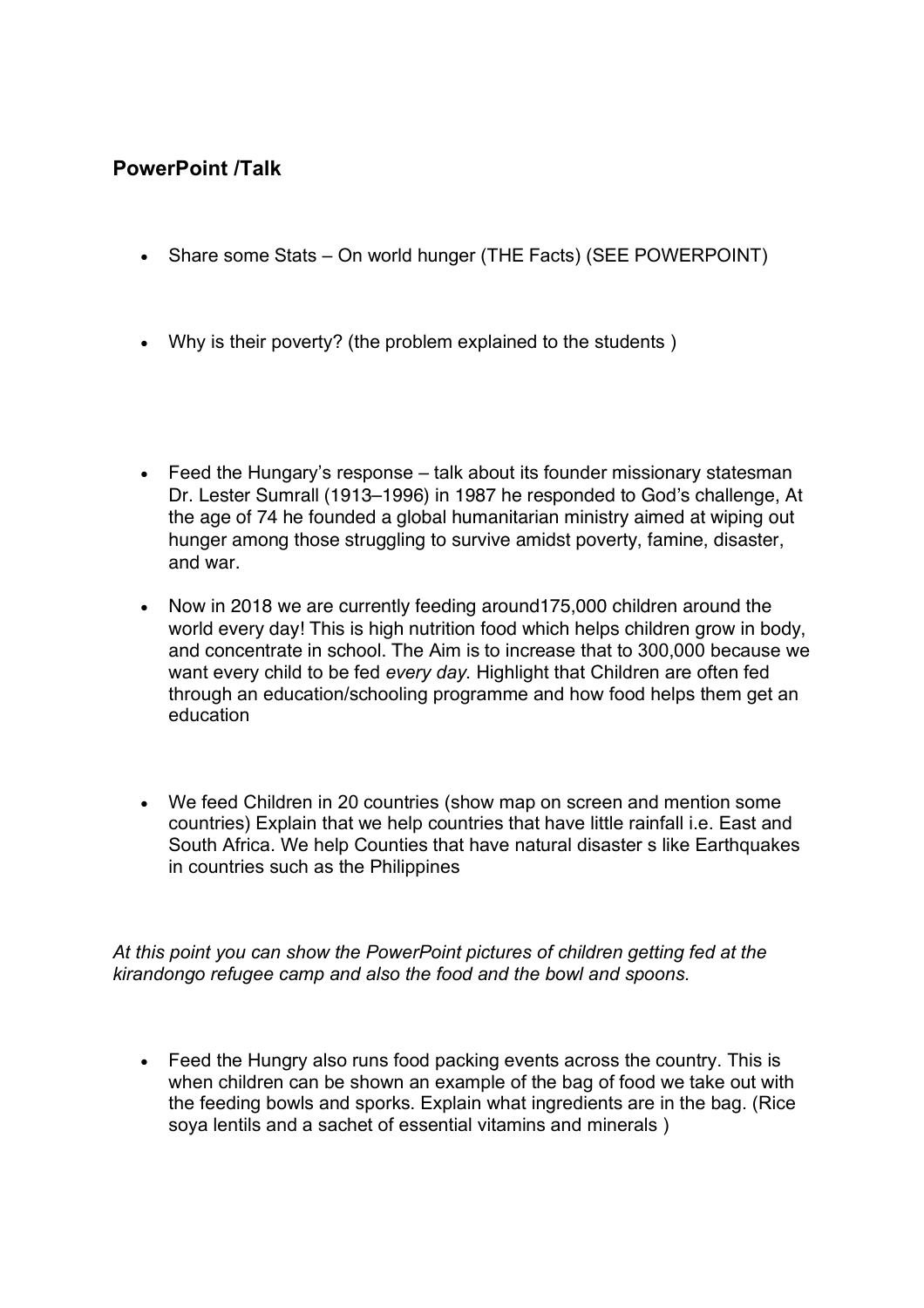- We help farmers buy land to grow for their feeding programmes
- We help to build kitchens in refugee camps
- We also help children and families with clothing and care/dignity items

Objective 1 Awareness -Child as learner

Aim - For the children to understand that a small amount of money can go further in certain parts of the world than in others and that FTH can do a lot with £4.

They can also start to see how stopping world hunger can be achievable.

Props – £4 coins, shopping bag, items

## **Interactive Activity/Illustration - £4 goes a long way**

Get the children to guess how much they think it costs to feed a child in the continent of Africa for a whole month. (Allow some responses)

Explain that it costs £4 a month, refer back to the food aid bags that are used and how they may add fruit and vegetables to this.

Get the children to think what could they buy for £4?

Show them a food shopping bag of items and explain that it's cost you £4 for the whole bag at the local supermarket. Show each item. Expand on the fact that some food will run out fairly quickly maybe in a day or a few days, and it won't feed someone for a whole month, highlighting that £4 does not go that far here in the UK. Yet giving £4 to go to feeding children in a country like Uganda can go so much further. It can feed a child for a whole month and be the difference between life and death.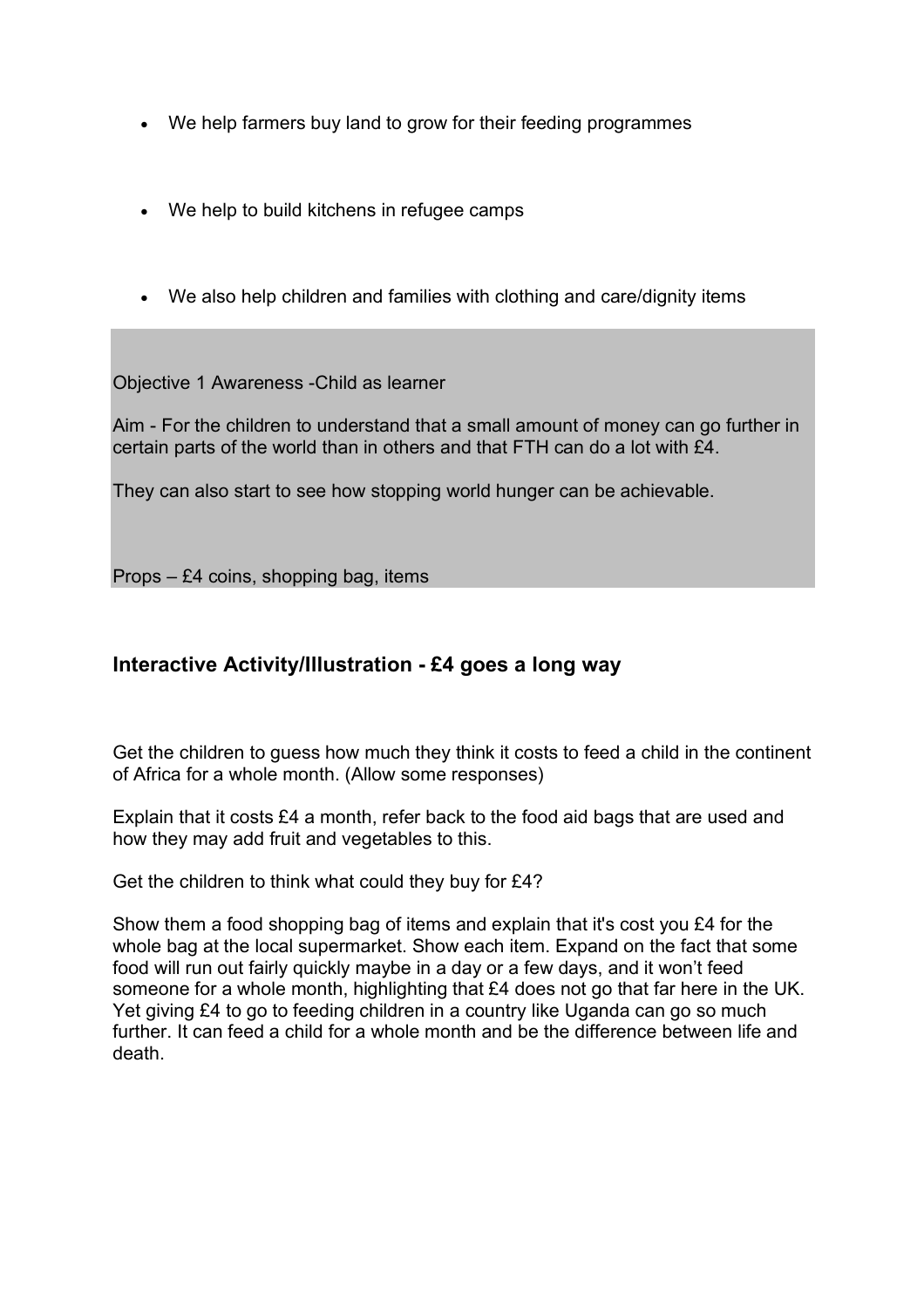Objective 1 Awareness -Child as learner

Aim – For the children to understand what a refugee is and understand countries affected with the refugee crisis. For the children to understand what the physical and emotional human needs/rights are for all humanity . For the children to also distinguish the difference between need and want. For Children to start to reflect as questions are asked to them in this illustration. For children to begin to emphasize and develop compassion for those less fortunate.

Props – 2 suitcases, holiday essential items and survival items, food, water, blanket, coat, hygiene items, PowerPoint (pictures – on the move and holiday photo)

### **Object Illustration -On the Move**

This can work well early in the Autumn term as its fresh in the students minds. However you can talk on this at any time.

Talk about how many people go on holiday daily but over the summer period there are a lot of people on the move. People on the move on roads and at airports, at ferry ports.

Where did you go this summer? Or where are you going? Show your holiday destination on the screen.

Show a suitcase of holiday essentials such as sun cream, sun hat, sun glasses shorts, swim gear that you need to take to enjoy the holiday in all its fullness.

Talk about how often you can over pack and get charged for a heavy case at the airport.

Then explain to the children that today there are people on the move all over the world not for a holiday, but because they have been forced to flee their homes and community and even country, talk about places like Syria and Sudan and how these people have had to flee due to conflict. Explain that these people become refugees and they become homeless and set out in search for a new home and a new beginning**.** Imagine if you suddenly had to flee, what would you take? Some walk and carry maybe a bag, (show PowerPoint of Sudan refugees on the move into Uganda) some who cross oceans on boats can only take the clothes on their back. (show picture on PowerPoint of Syrian Refugees) talk about how their journey can be dangerous. There is no room for luggage. They won't take or have enough. Talk about take the journey without a parent. Talk about essential items needed to keep them alive. They don't have a case. Explain that they need a case that looks like this. Show the inside of a suitcase of basic survival essentials and also some dignity hygiene items.

Essential items needed – Water/food soap loo roll nappies sleep bag coat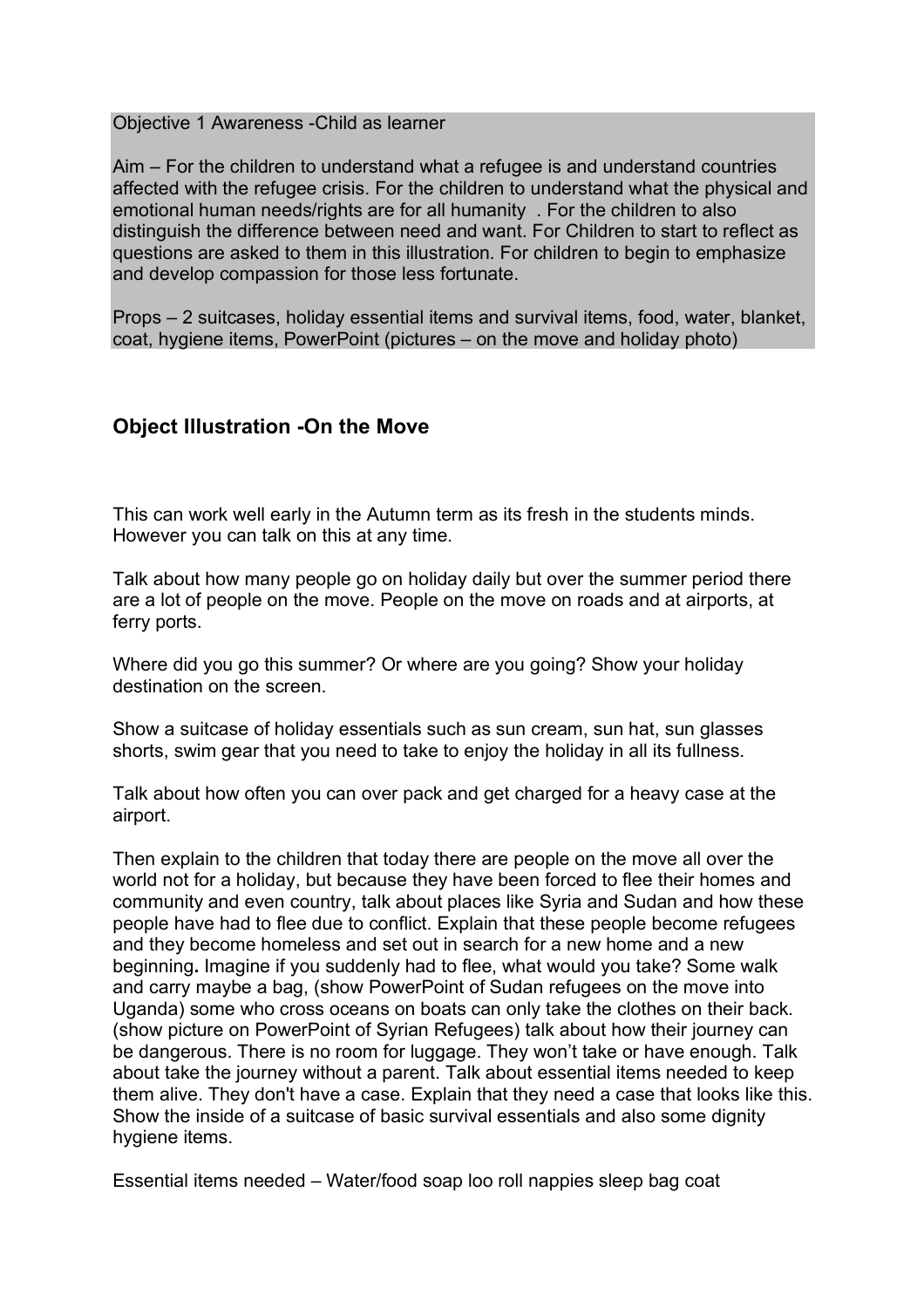Explain this is where feed the hungry help. We help provide this aid to these people. Often in schools and refugee camps. Keeping them alive and showing them love and dignity and respect, giving them things that are a human right.

Get the children to think about what they love about home and how refugee children have lost all this. Show how they live in camps or in the streets (see PowerPoint)

Explain to the students what motivates us to do what we do, we follow the example of Jesus and what he requires of us, and refer to the good Samaritan story.

• We are a Christian Charity -Motivated to show Gods love practically. Focus on Matthew 25 verse 35. (PowerPoint slide)

Aim – Objective 2 - Child as an individual to have the time to pause and reflect on what they have learnt through the below activity and think of a personal response. You can throw out ideas such as, try not to waste food, be more thankful for what I have, do something practical to help hungry children.

Props -prayer and ball

### **Creative Reflection & Prayer**

Get the children to think about all the advantages they have compared to a child is a refugee. Reminding them of a few. Throw out a ball to the audience and the catcher has to say something they are thankful for. I.e. clothes, a home, food, family, an education, friends, the rain, the sun. They then have to throw it to another pupil.

Using the phrase "I am thankful for "

End with a reflective time of thought/ prayer.